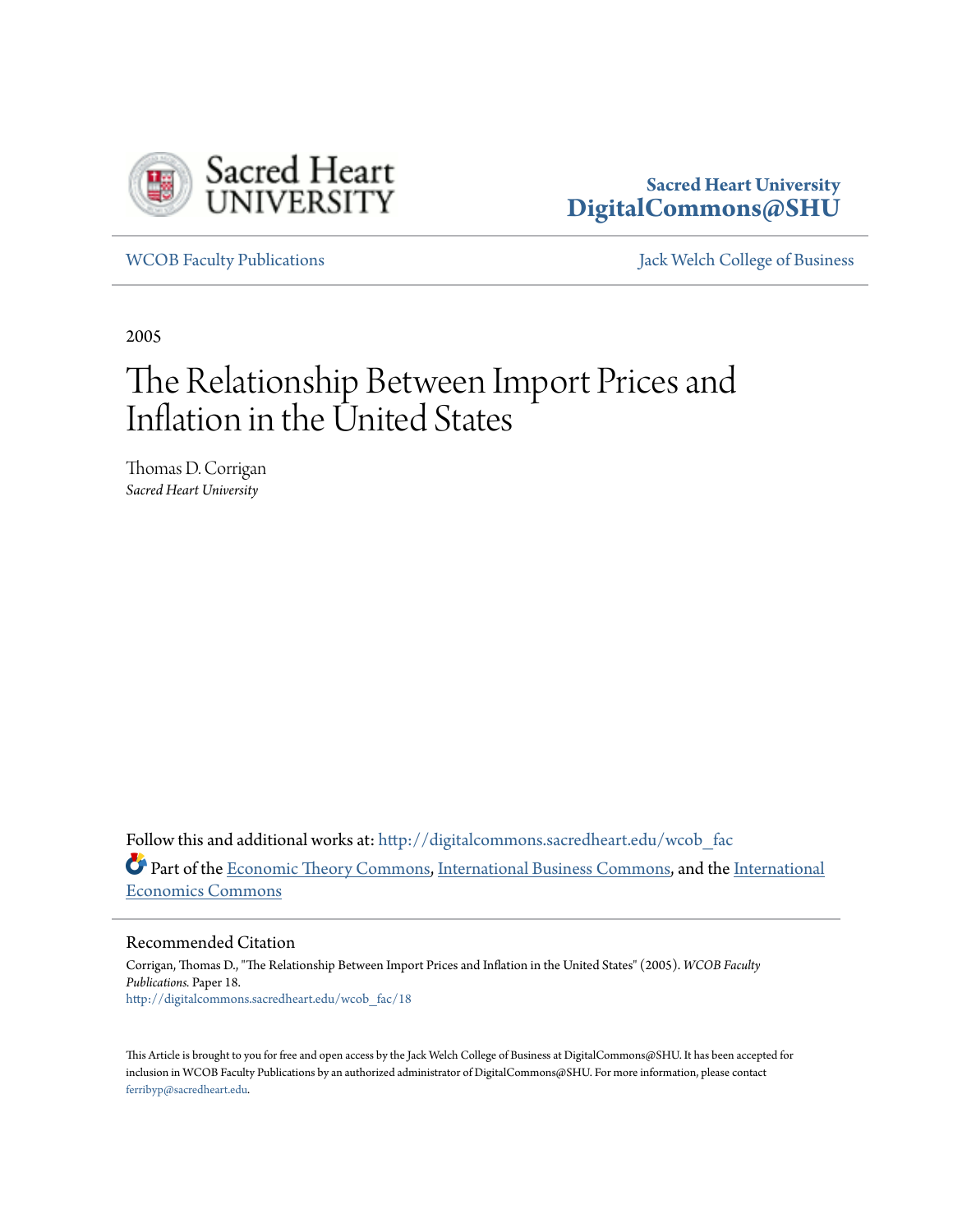# **The Relationship Between Import Prices and Inflation in the United States**

**Thomas D. Corrigan Sacred Heart University** 

*Inflation has been a non-issue in the United States in recent years despite strong economic growth, on balance, and falling unemployment. Some analysts believe that "new economy" dynamics are responsible for this favorable outcome and further claim that the traditional Phillips curve tradeoff between growth and inflation is no longer a valid assumption underlying economic policy decisions. Others believe that the Phillips curve is indeed alive and well but that favorable "supply shocks" have masked the still relevant tradeoff between growth and price stability. One potential "supply shock" candidate is a declining trend in the cost of imports into the United States. This study differs from earlier studies of the relationship between import prices and overall inflation in that it analyzes the impact of both non-petroleum import prices and petroleum-related import prices, and, in addition, extends the analysis into a time period when petroleum prices rose to historic, nominal highs. Overall, the study supports the view that import prices have played a significant role in explaining inflation patterns in recent years.* 

## **INTRODUCTION**

 "Where has all the inflation gone for what is getting to be a long time passing?" So asks Geoffrey Tootell (1998) in an article entitled "Globalization and U.S. Inflation" published in the New England Economic Review. While this question was asked more than seven years ago, it could as easily be asked today given the persistence of low inflation in the face of fairly strong economic growth. The responses relevant to Tootell's 1998 question have also stood the test of time. Back then, some researchers believed that the long-standing relationship between inflation and economic growth ended. That is, they believed that the Phillips curve was no longer relevant in regard to an understanding of how the economy works and also as an influence on economic policy. Some researchers continue to believe the same today. Others cite favorable trends in health-care costs and energy prices as responsible for the low inflation in the late 1990s. This latter group is now equally concerned about the inflationary consequences of a rebound in health-care costs and the recent acceleration in energy prices.

 Perhaps the most accepted explanation of the low inflation in the United States in recent years centers on the impact of foreign competition in U.S. domestic markets as well as markets in which U.S. companies compete abroad. This argument states that "globalization" has made it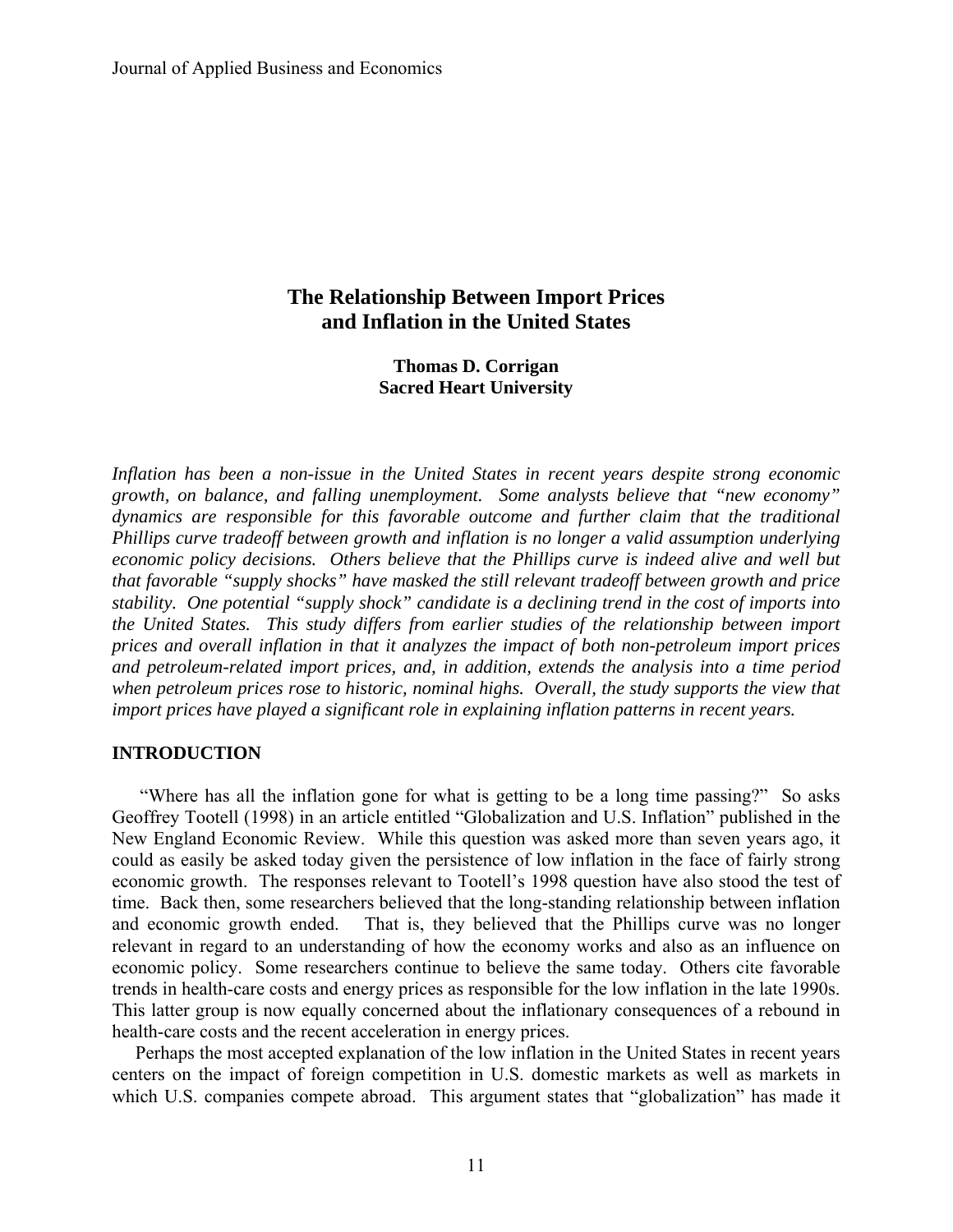virtually impossible for domestic companies to raise domestic or export prices regardless of the cost pressures to do so. In effect, these companies must focus their efforts on cost reduction if they hope to maintain or expand their profit margins. For some, "globalization" has replaced new-economy metrics as the driving force in the determination of inflation. As explained by Tootell (1998) and others, the "globalization" pressure on pricing and inflation in general can be either direct or indirect. The direct impact refers to the fact that the Consumer Price Index (CPI), the most widely quoted measure of domestic inflation, includes the prices of U.S. imports. Clearly, a decline in import prices will have a muting effect on the overall CPI. The indirect pressure comes from foreign companies competing against U.S. companies in domestic markets. Another indirect effect in transmitted through the cost channel. To the extent that foreign components are used to manufacture domestic goods, price changes for these components could spill over into price adjustments for the finished goods, subject to market conditions.

 While Tootell argues against any direct or indirect link between CPI inflation in the U.S. and import prices, others are convinced that such links exist. Robert Rich and Donald Rissmiller (2000) of the Federal Reserve Bank of New York believe that import prices play a key role in the inflationary process, writing, "…a large and protracted decline in import prices has proved especially important in curbing inflation over the past several years." More recently, commentators and analysts have expressed concern about a strengthening in import prices. For example, Paul Kasriel of The Northern Trust Company (2004) wrote: "Given the renewed drop in the dollar and our expected continued downward trend in the greenback's foreign exchange value, we would expect the prices of imported goods to rise at a faster rate going forward. In the event, we would also, then, expect core consumer inflation to remain on a rising trend."

#### **THE DEBATE**

It is no secret that many economists have been surprised by the behavior of inflation in recent years. The record-setting expansion of the 1990s and its associated low unemployment rates are consistent with an increase in price pressures rather than a diminution in such pressures. Some economists have found the answer to this puzzle in favorable "supply shocks," including periodic slides in energy prices, generally weak commodity prices, unsustainable advances in labor productivity growth and a moderation in medical costs. Many of these trends have now reversed, prompting numerous forecasts of a quickening in overall inflationary pressures in the U.S. in the years immediately ahead.

 Others are convinced that "new economy" dynamics were responsible for the subdued inflation in the 1990s. They believe that increased global competition in many markets was forcing companies to find non-price ways to protect and/or expand profit margins. This explanation suggests that inflation will remain low for as long as global demand and supply forces dominate domestic pricing decisions.

Most of the literature on import prices in recent years has focused on the relationship between import prices and exchange rates. Obstfeld (2002) believes that most researchers in recent years have concentrated on developing "models of pricing to market and destination-currency pricing of exports." Along these lines, Taylor (2000), supported by Campa and Goldberg (2002), argues that there has been a significant weakening in the desire or ability of firms to "pass through" price increases associated with unfavorable movements in exchange rates. Taylor (2000) attributes this lack of pricing power mainly to the low inflation environment achieved in many countries. He concludes that this weakening has important implications for monetary policy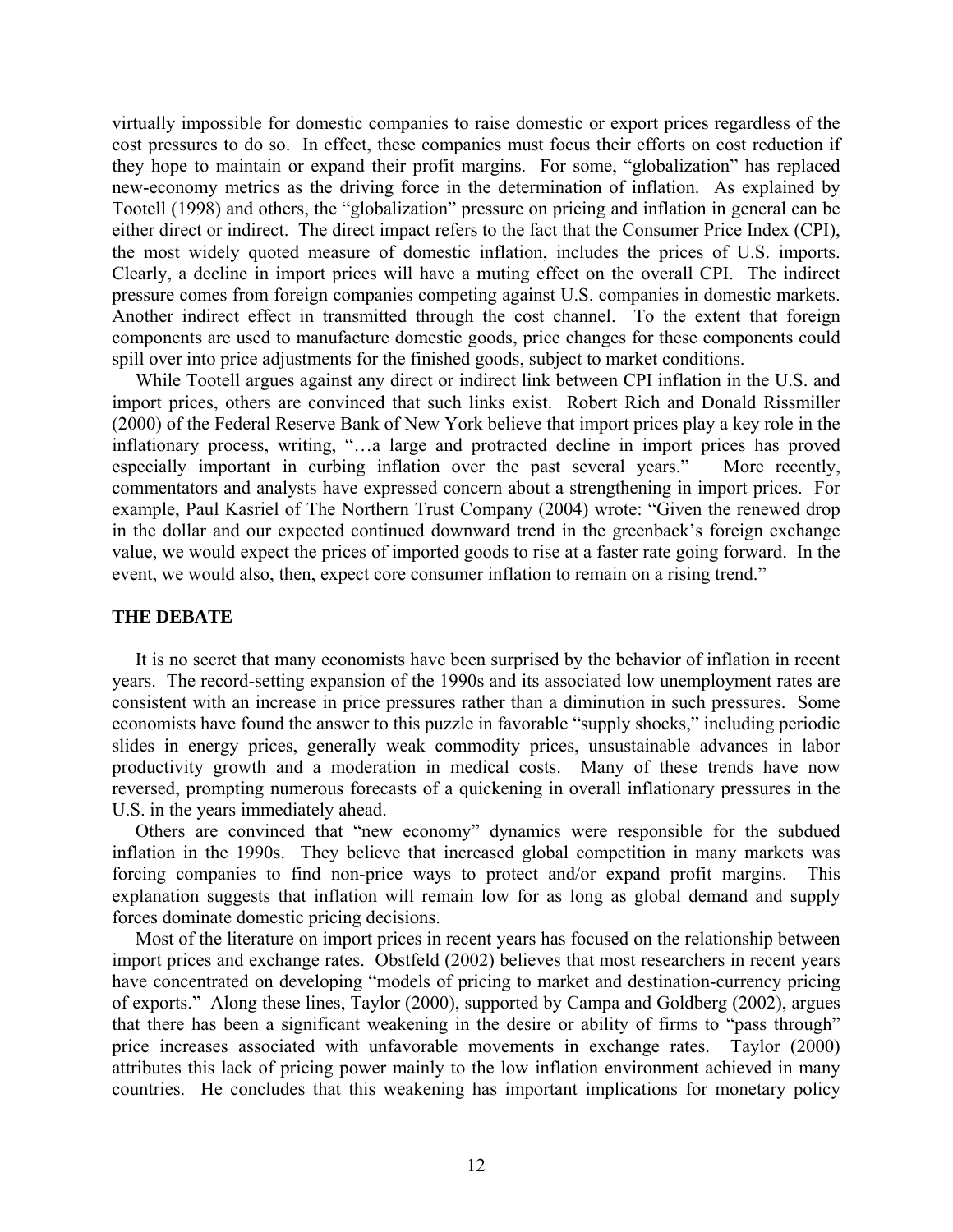because it impacts on forecasts of inflation and also on the relationship between changes in monetary policy and overall inflation. Olivei (2002), however, finds little evidence of a relationship between pass-through percentages and a country's overall inflation experience.

 In the same paper, Olivei states that understanding the extent to which changes in exchange rates are passed through to domestic prices holds implications for a nation's balance of payments and its inflation performance. Olivei estimates that for a large sample of U.S. industries, the pass-through percentage averaged 50% in the 1980s, meaning that a 10% change in exchange rates led to a 5% adjustment in prices expressed in the importing country's currency. He also found that this ability to pass through changes in exchange rates fell to only 25% in the 1990s. One possible reason for the reduction in the pass-through percentage is that an increasing number of imports are related to intra-company trade and that transfer prices are inherently less sensitive to exchange-rate movements than trade based on arm's length transactions. Rangan and Lawrence (1999) report that 35% of total U.S. exports and 43% of U.S. imports in 1994 were the result of intra-company transfers for U.S.-based and foreign-based multinational companies.

#### **THE PRICING OF IMPORTS**

 The transmission of exchange rate movements into import prices and eventually into overall inflation in the importing country partially depends on how imports are priced in the first place. Obstfeld and Rogoff (2000) assume that nominal prices are typically fixed in the exporter's currency, a view which leads to the inevitable conclusion that the prices of imports to consumers change one-for-one with changes in the value of the exporter's currency. Engel (2002), in describing the Obstfeld/Rogoff models, calls this pricing scheme "producer-currency pricing" or PCP. An alternative model presented by Betts and Devereux (2000) assumes that exporters fix their prices in the currency of the importing consumers, an interpretation which alternatively to PCP, suggests that there is no reason for exporters to change their prices in the face of exchange rates. Engel calls this pricing scheme "local-currency pricing" or LCP. Building on the Betts/Devereau study, Engel concludes that consumer prices are not very responsive to changes in exchange rates, especially in the short run. In discussing their finding that there is a lack of evidence supporting the law of one price in currency value determinations, Devereux and Engel (2001) argue that, in general, nominal exchange rate changes are not passed through to consumer prices, and that LCP behavior is widespread if not dominant in import-export markets. In a study of Japanese exporters to the U.S., Klitgaard (1999) found that Japanese exporters in the late 1990s tended to allow their profit margins to shrink, holding their dollar prices even in the face of a rising yen.

 In the same vein, Dornbusch (1987) postulated that some exporters might find it to their advantage to maintain prices in the consumer's currency even if the exporter's currency is appreciating against the importer's currency. This thesis is based on the presumption of segmented markets and little or no arbitrage between markets. According to this view, exporters practice third-degree price discrimination, charging different prices in different markets. Dornbush called this pricing-to-market (PTM), a variant of the LCP pricing model. Later, Goldberg and Knetter (1997) and Warmedinger (2004) argued that PTM pricing was prevalent among manufacturers in the OECD countries. Obstfeld (2002) questions this conclusion, however, noting that LCP pricing, while prevalent for the United States, was much less evident in Japan and many European countries.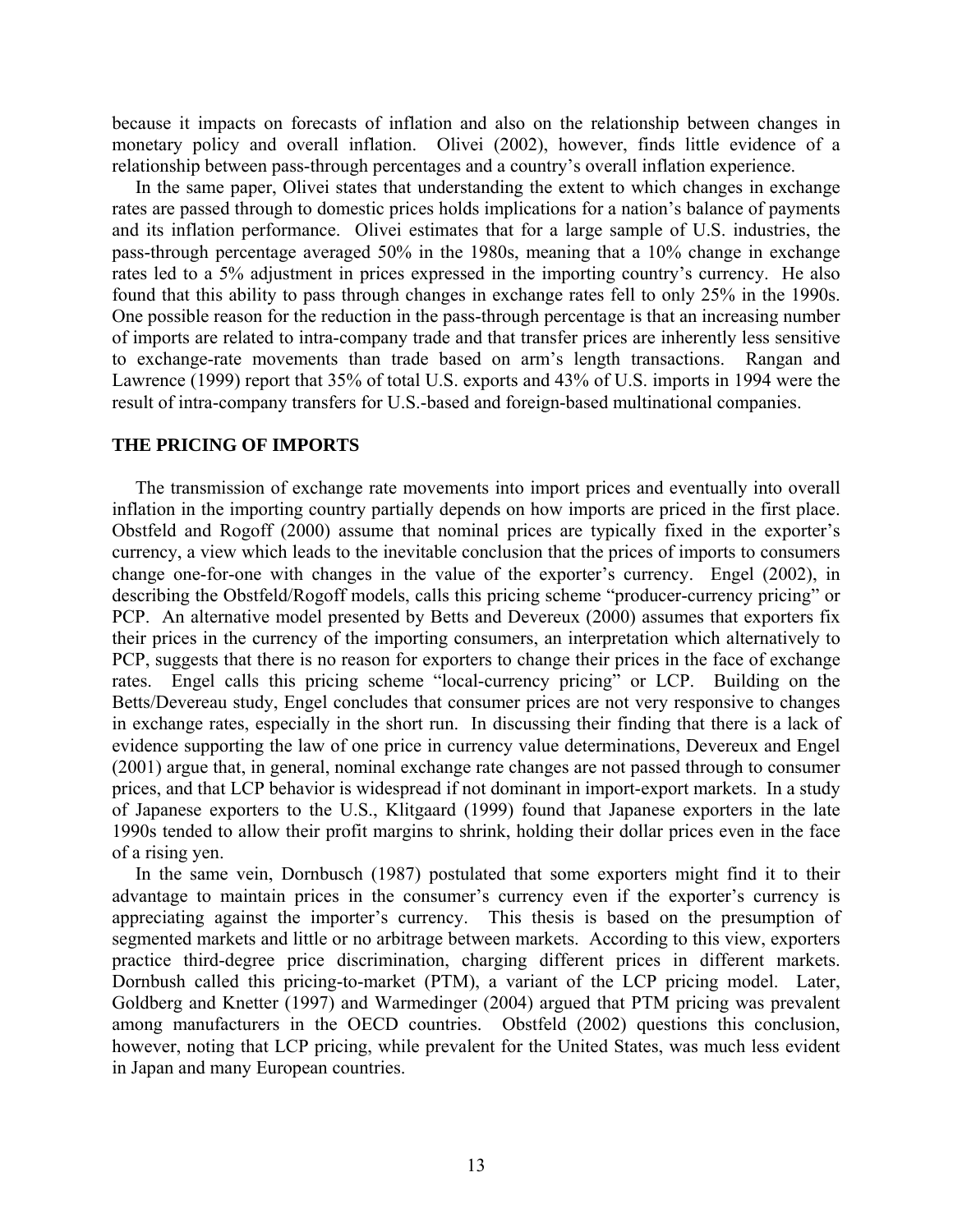In a study of 25 OECD countries, Campa and Goldberg (2002) estimated an average exchange rate pass-through rate of 60% within three months of a change in exchange rates and a 75% pass-through percentage within six months. They also estimate that the pass-through rate for the United States is much lower: 25% over one month and 40% over two months. They also found that countries with highly volatile exchange rates exhibit relatively high pass-through rates, but also that there appears to be no relationship between percentage pass-through and inflation rates, money supply growth, or country size. What proved to be important was the composition of industries that make up a particular economy. Commodity producers tend to exhibit high pass-through rates while economies dominated by manufacturing tend to have low pass-through rates. For the U.S., the aggregate pass-through rate is estimated to have declined from 37% to 25% between 1980 and 1998 solely due to the change in the composition of imports in favor of manufactured products at the expense of energy products and other raw materials.

 McCarthy (2000) analyzed data for nine developed countries through a VAR model and concluded that exchange rate pass-through seems to be larger in countries with a high import component to domestic demand, and that in large countries, the inflationary effect of currency depreciation on domestic prices is counteracted by a decline in world prices, reducing the measured pass-through percentage. He further concludes: "Despite the appreciation of the U.S. dollar and the decline in import prices, these factors had little effect on the U.S. disinflation, once the oil price decline is taken into account." He ascribes much of the recent decline in inflation in the U.S. to more permanent factors, such as the success of the Federal Reserve in reducing inflationary expectations.

 Tootell (1998) examined the relationship between U.S. inflation and capacity utilization rates among our major trading partners. He dealt with a commonly held belief at the time that the U.S. economy was becoming increasingly influenced by economic conditions abroad. His study focused on whether or not domestic CPI inflation depended on foreign, rather than domestic, capacity conditions. He started with the premise that foreign capacity should impact on import prices, which, in turn, would impact on domestic prices. The study found no evidence of such a relationship. To the contrary, the analysis suggests that foreign producers are likely to change their prices only in response to price changes by domestic producers. To the extent that domestic producers alter their prices as their capacity utilization rates change, it can be argued that foreign producers are more influenced in their pricing behavior by capacity conditions in the U.S. rather than those in their home countries. Moreover, Tootell concluded that there was no relationship between import prices and domestic prices, when oil prices are taken out of the equation.

#### **THE TRIANGLE MODEL**

 The Rich/Rismiller analysis centers on a variation of the Phillips curve concept as developed by Robert Gordon (1997). Also known as the "triangle model," the Gordon- Phillips curve construction relates the inflation rate to three forces: demand, supply, and inertia. The demand factor is measured by a relationship between the demand for goods and services and the capacity of the economy to meet those demands. When demand exceeds the trend level of output, demand shortages produce inflationary pressures. On the other hand, slack demand produces idle capacity and a lessening in inflationary pressures. Unemployment rates and capacity utilization rates can be employed to measure the demand variable, as can a measure of the GDP gap. Supply factors center on the costs of production. Such factors may include food and energy prices, wage rates, and import prices, among others. Inertia refers to the measured phenomenon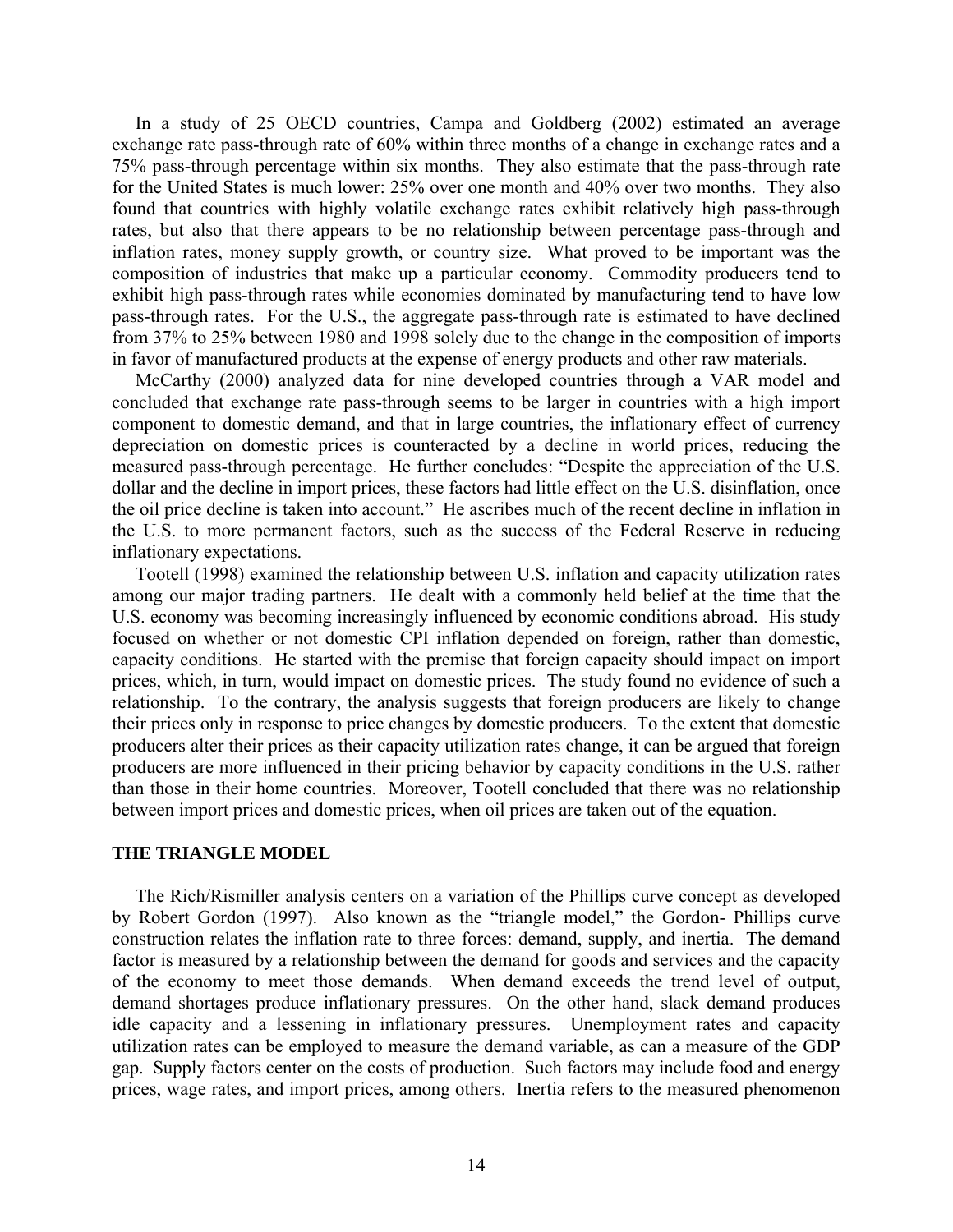that price trends tend to persist over time. That is, inflation generally responds slowly but steadily to shocks to the economic system. This slow response to shocks relates to the muting effect of wage and price contracts prevalent in many goods and labor markets. The inertia effect is built into the Phillips curve model by using past inflation to help determine current inflation.

 Andersen and Wascher (2000) looked at the coexistence of low inflation and strong economic performance from a different perspective. They were interested in finding out why the OECD has persistently overestimated inflation in eight OECD countries. They were concerned that the over-predictions resulted from not taking into account supply shocks and that policymakers would ascribe the over-predictions to permanent structural changes in the growth-inflation tradeoff. Such a misconception could lead policymakers to mistakenly hold to an easy monetary policy when restraint was called for. After much analysis, they concluded, "We are unable to distinguish between one-time shock effects and permanent changes in the inflation process." However, Anderson and Wascher also stated that if external shocks were important in bringing down inflation in the U.S. in the 1990s, they were more related to productivity shocks than to import prices.

In their July 2000 study, Rich and Rissmiller expressed no such doubts. They too examined the inflation/economic growth tradeoff from two perspectives. They reasoned that the low inflation of the 1990s was the outcome of either (1) positive supply shocks, such as declining import prices, or (2) a permanent change in the growth/inflation tradeoff brought on by the ratcheting up in labor productivity growth associated with "new economy" dynamics. Focusing on a Phillips curve model, the authors conclude that "Conventional economic forces, comparable to those that have shaped inflation behavior in the past can account for the restraint that has characterized U.S. inflation … Of these forces, a large and persistent decline in import prices has proved especially influential in recent years." In short, Rich and Rissmiller concluded that the Phillips curve is alive and well and that the "new economy" has very little to do with the favorable inflation experience of the U.S. in recent years. This finding is reinforced by Bhattacharya and Thomakos (2004) who contend that "Special factors, i.e., import prices and exchange rates, can provide significant policy guidance for domestic monetary authorities."

#### **THE MODEL**

 Three different price series were examined using a variant of the Rich-Rissmiller and Gordon formulations. The data series for all three extends from the first quarter of 1986 through the fourth quarter of 2004. The first, the Producer Price Index, plotted against an index of Import Prices (less oil) in Chart 1, proved to be the most responsive to import prices. The second, the Consumer Price Index, exhibited a less strong association as did the third price series, the Personal Consumption Expenditures deflator.

 Adapting the "triangle model," the analysis tested the relationship between a measure of economy-wide inflation to (1) import prices, (2) a measure of demand excesses in the economy, and (3) an inertia variable. Three different excess demand series were tested: the ratio of Real GDP to Real Potential GDP (GAP); an index of capacity utilization (CAP); and the unemployment rate (UN). Ball and Mankiw (2002) argue that the unemployment rate less the NAIRU, or the natural rate of unemployment, should be used as the excess demand variable. However, Hogan (2000) points out that standard statistical tests show that NAIRU estimates can vary as much as 2 percentage points on a common set of data. That is, according to Hogan, analysis cannot distinguish between a NAIRU of 4% and one of 6%. Following Tootell's (1998)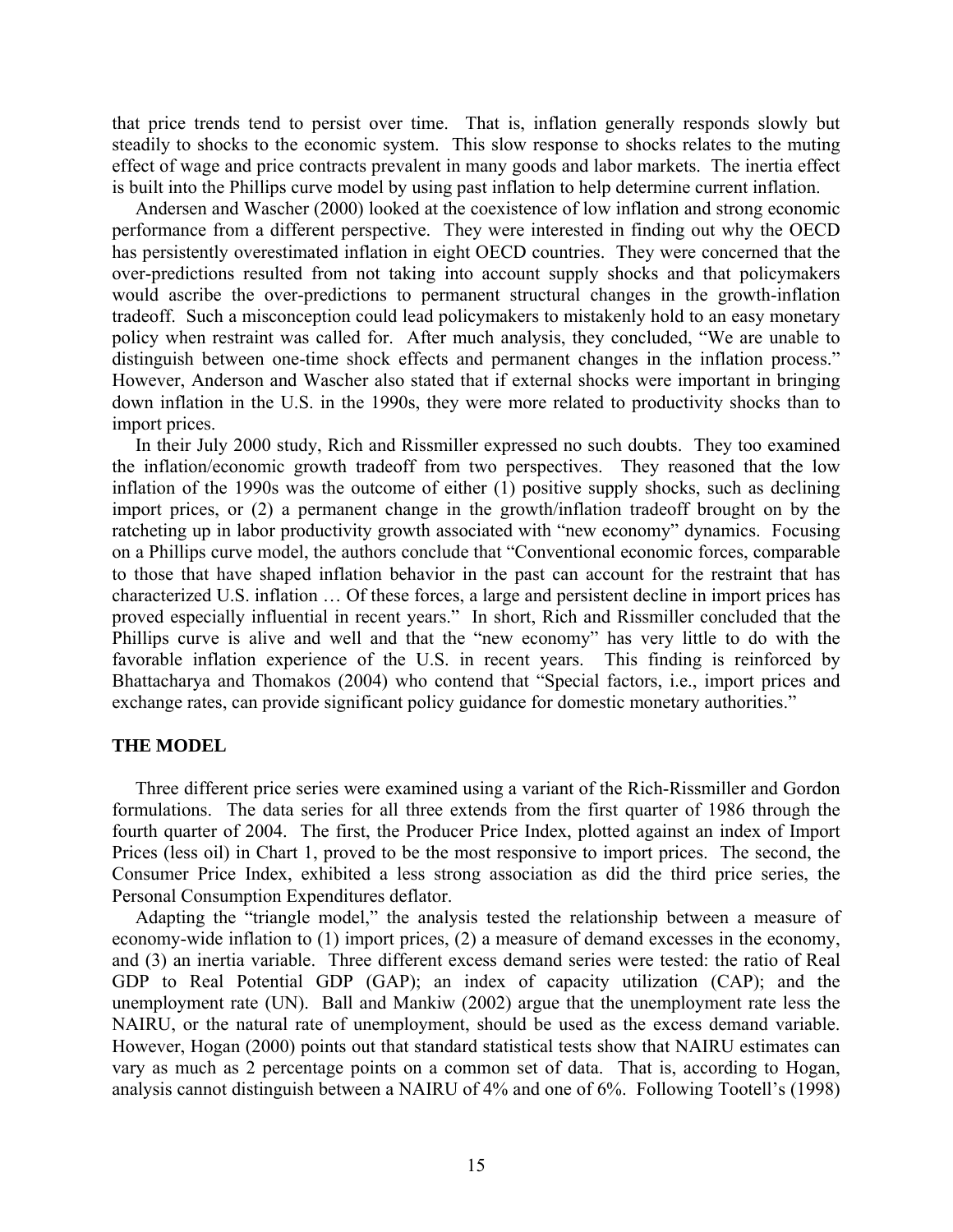suggestion, two separate GAP variables were tested: Real GDP to Potential Real GDP and Real GDP to the trend in Real GDP. In addition, two import prices were tested: an index of all import prices excluding petroleum (LOIL) and an index of petroleum and petroleum products import prices (OIL). The inertia factor is a one-quarter lagged value of the dependent variable. The expected relationship between inflation and both import price series and the inertia variable is positive, as is the expected relationship between inflation and two of the excess demand variables, GAP and CAP. The relationship between inflation and UN is expected to be negative.

## **THE PRODUCER PRICE INDEX**

 Several different model specifications using ordinary least squares were examined. Using a modified version of the Andersen and Wascher (2000) specification, the basic model follows the form of:

$$
\Delta pc_t = \mu + \beta \Delta ED_t + \sigma \Delta pc_{t-1} + \lambda \Delta Z_t + \varepsilon
$$

Where ∆pc denotes price inflation, ED represents the excess demand variable (candidates include GAP, CAP and UN), and Z represents a supply-side variable, in this case import prices. This also closely follows the construction used by Rich-Rissmiller.

As indicated, various lags for the independent variable were examined, but the best results indicate that the relationship between PPI inflation, both import price series, and the ED variable is contemporaneous. Following a suggestion by McCarthy (1999), the ratio of real imports to real GDP was also tested, based on the belief that the rising share of imports into the U.S. should be having a dampening influence on overall inflation. In effect, this variable would be measuring the impact of globalization on domestic pricing behavior. Several variations of the "globalization" variable were tested, but all suggested a positive relationship between globalization and inflation, contrary to expectations. All data were smoothed using a four-quarter moving average. The PPI equation was estimated using (1) Q-Q first differences in logs and (2) Q-Q percent changes at annual rates. The results for each formulation were virtually the same. Chart 2 shows actual Q-Q percent changes in the PPI and equation estimates from the percent change equation.

A specification substituting unit labor costs for import prices resulted in a lower  $R^2$  and a coefficient for unit labor costs that was statistically insignificant at the 95% confidence level. Similar inferior results were obtained when an index of labor productivity was substituted for import prices. Hogan (2000) similarly concluded that neither changes in labor costs nor productivity were important in explaining inflation in the U.S. over a thirty-year period ending in the early 1990s.To test for parameter stability, the data sample was shortened to end in 2000.4 and also in 1998.4. The second set of results shown in the table below refers to the 2000.4 sample set, and the third set of results refers to the 1998.4 sample set. As can be seen, the coefficients for the independent variables differ only slightly among the sample sets with all variables significant at the 5% probability level.

#### **CHART 1**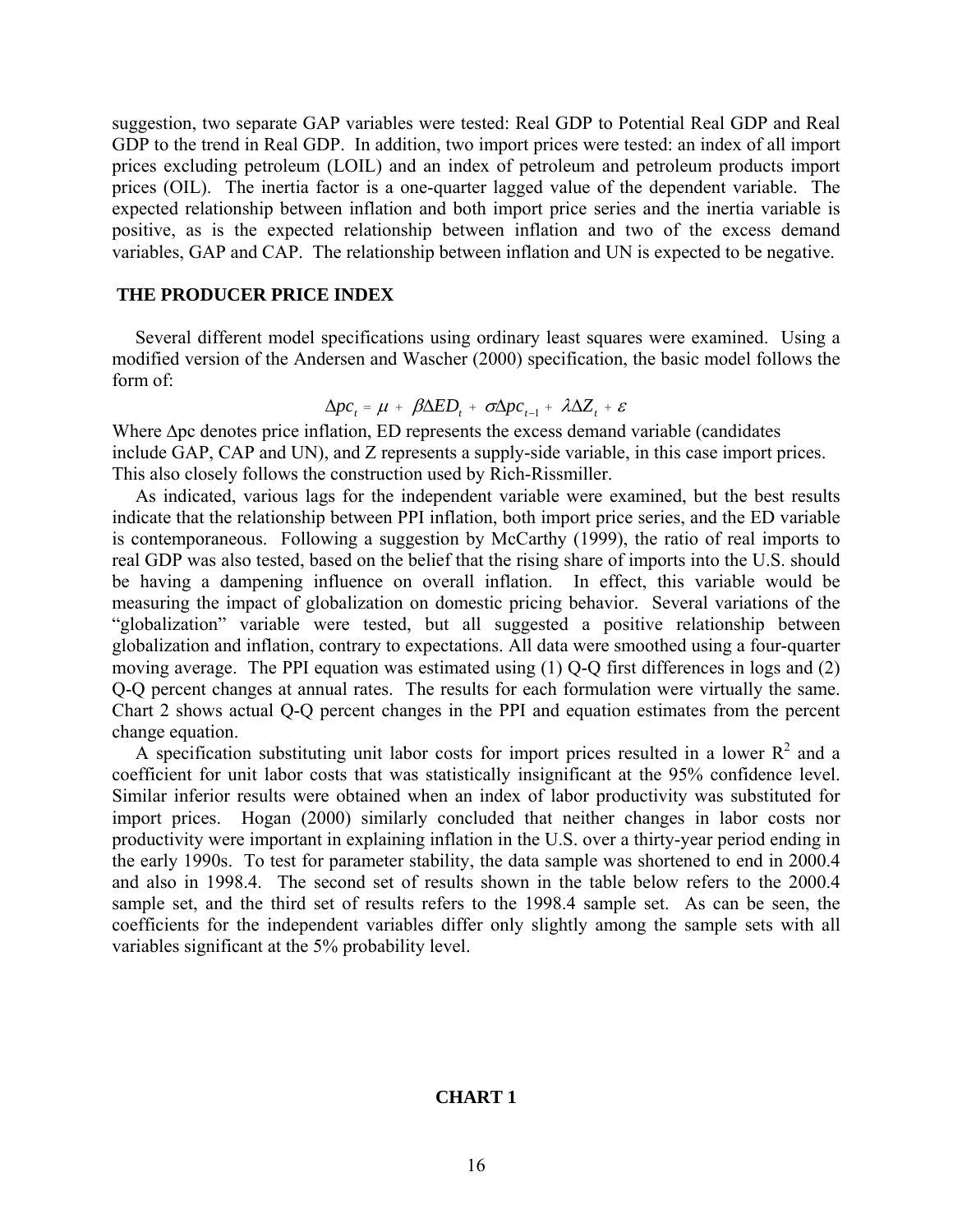

For the PPI, the best results were obtained using CAP as the excess demand variable, although regression results using a measure of the GDP gap produced very similar results as did a specification which used the unemployment rate as the excess demand variable. Specifically, the regression equation that was selected for analysis using OLS is:

|                       | C     | <b>LOIL</b> | OIL    | CAP   | $PPI(-1)$ | $R^2$ | F-test |
|-----------------------|-------|-------------|--------|-------|-----------|-------|--------|
| Sample: $86.1 - 04.4$ | .0013 | .1081       | .0425  | .1635 | .6167     | .916  | 194.58 |
| T-statistic           | 3.993 | 2.860       | 10.192 | 3.646 | 14.854    |       |        |
| No. of obs.           | 75    |             |        |       |           |       |        |
| Sample: '86.1 - '00.4 | .0012 | .0970       | .0384  | .1379 | .5917     | .923  | 163.72 |
| T-statistic           | 3.809 | 3.006       | 10.007 | 3.005 | 12.651    |       |        |
| No. of obs.           | 60    |             |        |       |           |       |        |
| Sample: $86.1 - 98.4$ | .0013 | 1.003       | .042   | .147  | .575      |       |        |
| T-statistic           | 3.367 | 3.063       | 8.573  | 3.133 | 10.583    | .916  | 128.59 |
| No. of obs.           | 52    |             |        |       |           |       |        |

**TABLE 1** 

Where:

PPI = First difference in logs in the Producer Price Index, 4-quarter moving average, annual rate. LOIL = First difference in logs in an index of import prices, excluding petroleum, 4-quarter moving average, annual rate.

OIL = First difference in logs in an index of petroleum and petroleum import prices, 4-quarter moving average, annual rate.

CAP = First difference in logs in The Index of Capacity Utilization, 4-quarter moving average, annual rate.

 Based on the Q-statistic, the equations presented above exhibit some degree of serial correlation of the residuals, although calculated Durbin-Watson statistics for the two equations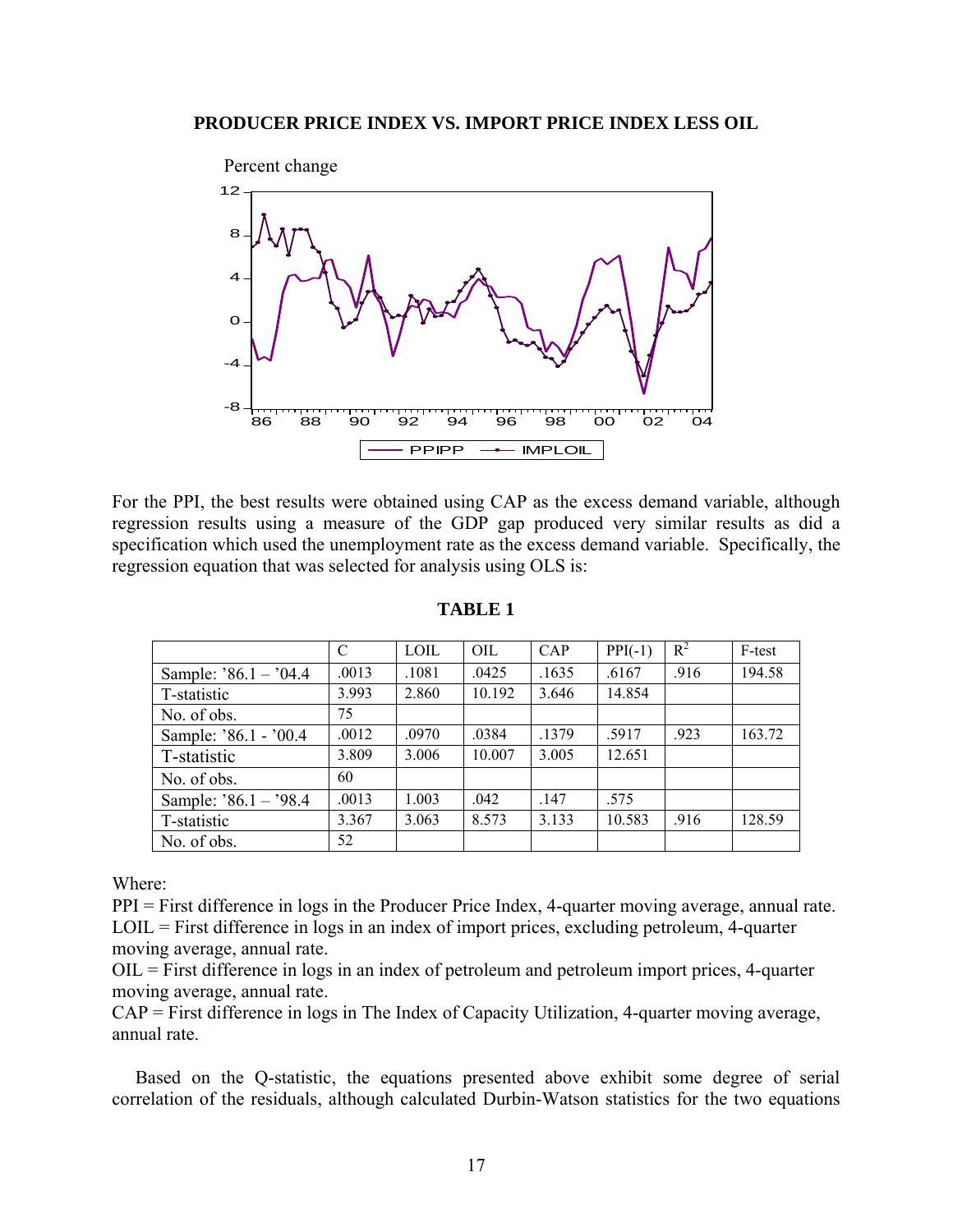were in the 1.4 to 1.5 range. In addition, the residuals from the estimated equations meet the Augmented Dickey-Fuller test for stationary.

#### **OTHER PRICE INDICES**

 Statistical results for equations using (1) the Consumer Price Index (CPI) and (2) the Personal Consumption Deflator (PCED) failed to match those shown above with the Producer Price Index as the dependent variable. For both the CPI and PCED, lagged values of the dependent variable dominated the results for each specification. On balance, the basic Phillips curve construction did not materialize regardless of the excess demand variable used in the estimating equation. In this regard, the best results were obtained with the CAP variable; less robust results were obtained with a measure of unemployment and also with a measure of the GDP gap. However, the coefficient on various measures of import prices proved to be statistically significant. For the CPI, the t-statistic on LOIL was 2.06 while that on OIL was 6.42. Similar statistics were generated when PCED replaced the CPI as the dependent variable. The more meaningful finding was that both the CPI and PCED are materially less sensitive to changes in either LOIL or OIL compared to the PPI. The same results were realized when the core CPI was substituted as the dependent variable. These findings follow Tootell's (1998) conclusion that since the CPI measures prices paid by consumers while import prices are the prices paid by importers, there can be a substantial amount of slippage between a change in import prices and a change in consumer prices. Brinner (1999) believes that "Finished Goods Wholesale Prices" rather than the CPI is the best measure of inflation because it is not subject to periodic revisions and excludes hard-to-measure services prices. Brinner's hypothesis was tested but produced poor results. Obstfeld (2000) similarly believes that due to non-tradable marketing costs and other imperfectly competitive practices, the pass-through of import prices to consumer prices is incomplete at best.



**INTERPRETATION OF RESULTS**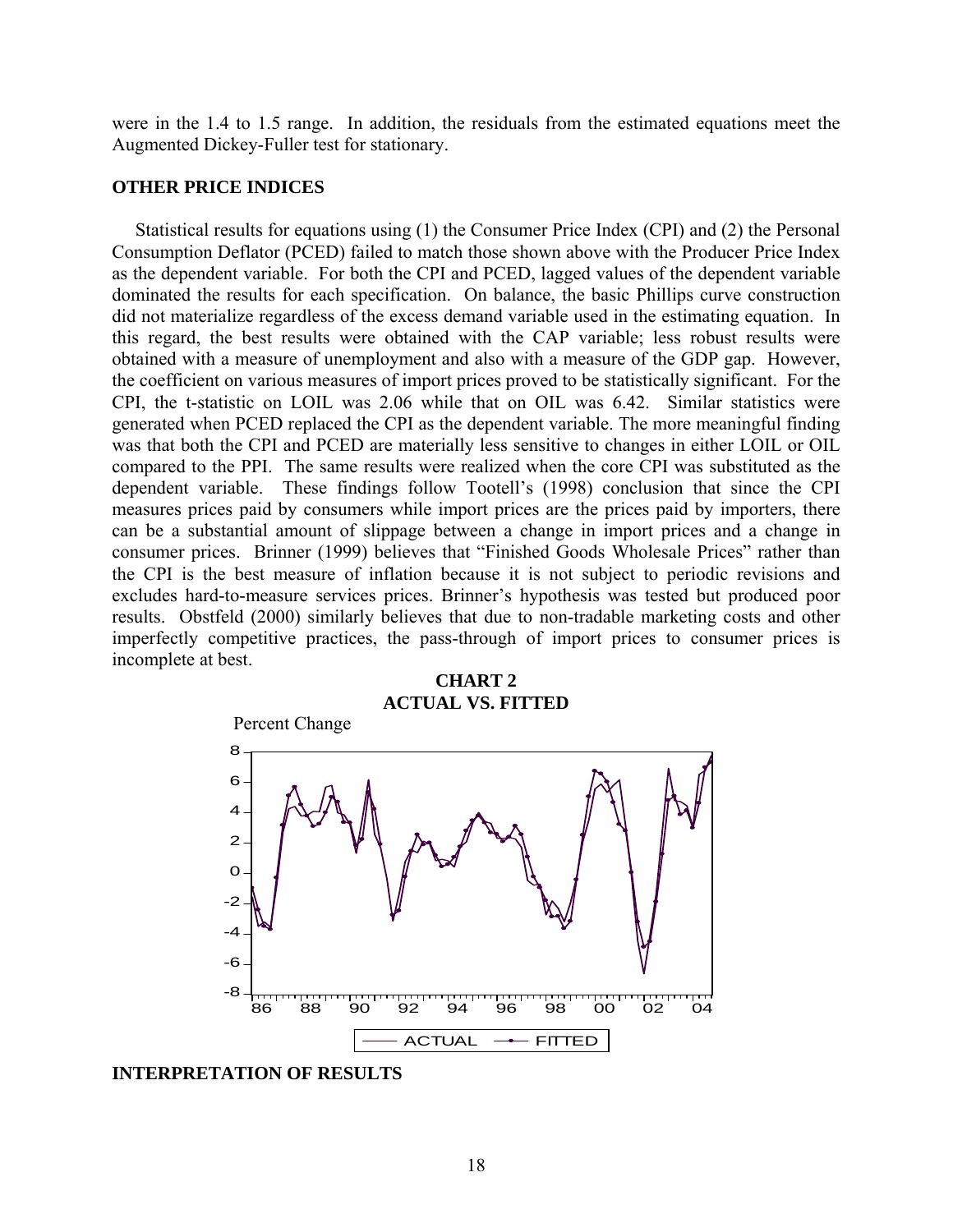In all cases, import prices proved to be a significant variable in helping to explain inflation at various levels over the tested time periods. Several excess demand variables were tested, with CAP turning out to produce slightly better statistical results than GAP or UN. All coefficients exhibited the expected signs. The PPI price elasticity with respect to non-oil import prices ranged from .108 for the log-log equation to .099 for the percent change equation. The same measures with respect to petroleum prices were .042 and .041, respectively. Equation results proved to be stable for shorter time periods, although there is evidence that the impact of both non-oil import prices and oil-import prices on PPI inflation has been increasing over time. The equations on the CPI showed reduced sensitivity to import prices, although statistically all measures of import prices proved to be significant. The CPI price elasticity with respect to import prices was in the .03 range, a reading that supports the findings of Tootell (1998).

# **CONCLUSION**

 An examination of the data strongly suggests that the "headline" pronouncements of a link between overall U.S. inflation and import prices have some merit. The analysis presented above indicates that, on balance, a 10% change in non-oil import prices has resulted in fairly rapid onepercent change in the PPI. For consumer prices, we find the response to be only one-third as strong.

In its June 12, 2002 newsletter, the Economics Group – International of Wachovia Securities wrote: "Further dollar weakness going forward would put upward pressure on import prices." The significance of this statement in relation to U.S. inflation, interest rates, and monetary policy depends on whether PCP or LCP pricing is prevalent in the current economic environment and also on the sensitivity of overall inflation to changes in import prices. If this is a fair representation of the current pricing environment, then all the work done on exchange-rate passthrough will have relevancy in trying to predict future Fed actions. Similarly, studies relating import prices to inflation directly will add to the discussion. The results here suggest that economic policymakers must be aware of import pricing trends and explicitly take into account the implications of further declines in the external exchange value of the U.S. dollar.

## **REFERENCES**

Andersen, Palle S., and Wascher, William L. (2000). Understanding the Recent Behaviour of Inflation: An Empirical Study of Wage and Price Developments in Eight Countries, BIS workshop paper on Empirical Studies of Structural Change and Inflation, October, 267-302.

Bhattacharya, Prasad S. and Thomakos, Dimitrios D. (2003). Forecasting Industry-Level CPI and PPI Inflation: Does Exchange Rate Pass-Through Matter? Econometric Society 2004, Austalasian Meetings, December.

Betts, Caroline, and Devereux, Michael, B. (2000). Exchange Rate Dynamics in a Model of Pricing to Market. *Journal of International Economics*, 215 – 244.

Brinner, Roger E. (1999). Is Inflation Dead? *New England Economic Review*, January/February, 37-49.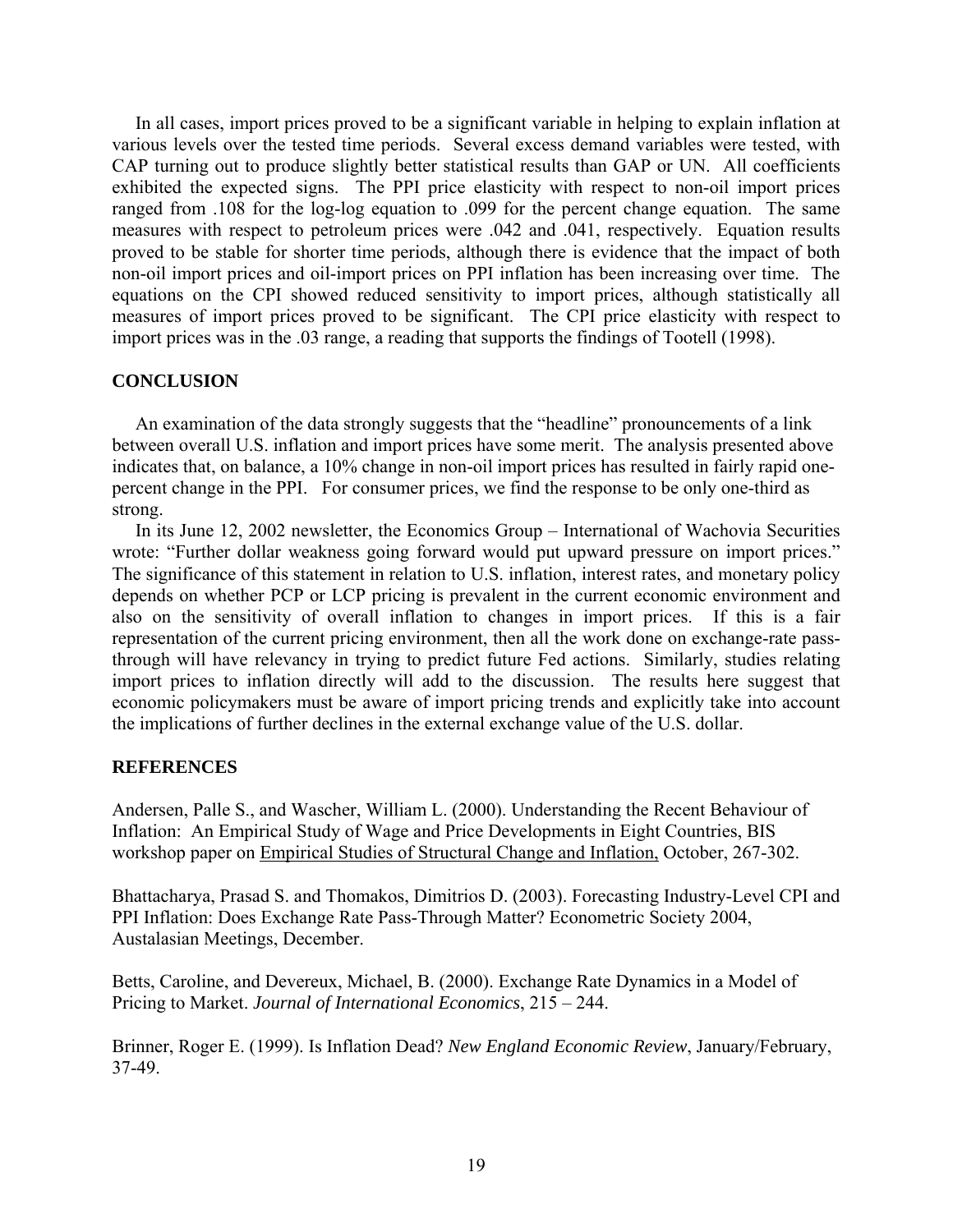Campa, Jose Manuel, and Goldberg, Linda S. (2002). Exchange Rate Pass-Through into Import Prices: A Macro or Micro Phenomenon? NBER working paper 8934, May.

Devereux, Michael B., and Engel, Charles (2001). Endogenous Currency in Pricing in a Dynamic Open Economy Model. NBER working paper no. 8559.

Dornbusch, Rudiger (1987). Exchange Rates and Prices. *American Economic Review,* March, 93  $-106.$ 

Engel, Charles (2002). Expenditure Switching and Exchange Rate Policy. NBER working paper No. 9016, June.

Goldberg, Pinelopi, and Knetter, Michael (1997). Goods Prices and Exchange Rates: What Have We Learned? *Journal of Economic Literature*, September, 1243 – 1272.

Gordon, Robert (1982). Inflation, Flexible Exchange rates, and the Natural Rate of Unemployment, in M.N. Baily. ed., *Workers, Jobs, and Inflation*. Brookings Institution.

Gordon, Robert (1997). The Time-Varying NAIRU and its Implications for Economic Policy. *Journal of Economic Perspectives*, vol. 11, issue 1, 11 – 32.

Hogan, Vincent (2000). The Behaviour of Inflation and Unemployment in the United States. International Monetary Fund, June.

Kasriel, Paul (2004). Tough Decisions Ahead For The Fed. Positive Economic Commentary, The Northern Trust Company, Economic Research Department, November.

Klitgaard, Thomas (1999) Exchange Rates and Profit Margins: The Case of Japanese Exporters. Federal Reserve Bank of New York. *Economic Policy Review*, 41 – 54.

McCarthy, Jonathan (2000). Pass-Through of Exchange Rates and Import Prices to Domestic Inflation in Some Industrialized Economies. Federal Reserve Bank of New York, September.

Obstfeld, Maurice (2002). Exchange Rates and Adjustment: Perspectives from the Open Economy Macroeconomics. Bank of Japan's 10<sup>th</sup> International Research Conference, July.

Obstfeld, Maurice, and Rogoff, Kenneth (2000). New Directions for Stochastic Open Economy Models. *Journal of International Economics*, February,. 117 – 153.

Olivei, Giovanni P. (2002). Exchange Rates and the Prices of Manufactured Products Imported into the United States. *New England Economic Review*, First Quarter, 3 – 18.

Rangan, Subramainian, and Lawrence, Robert Z. (1999). *A Prism on Globalization: Corporate Responses to the Dollar*. Washington D.C. Brookings Institution.